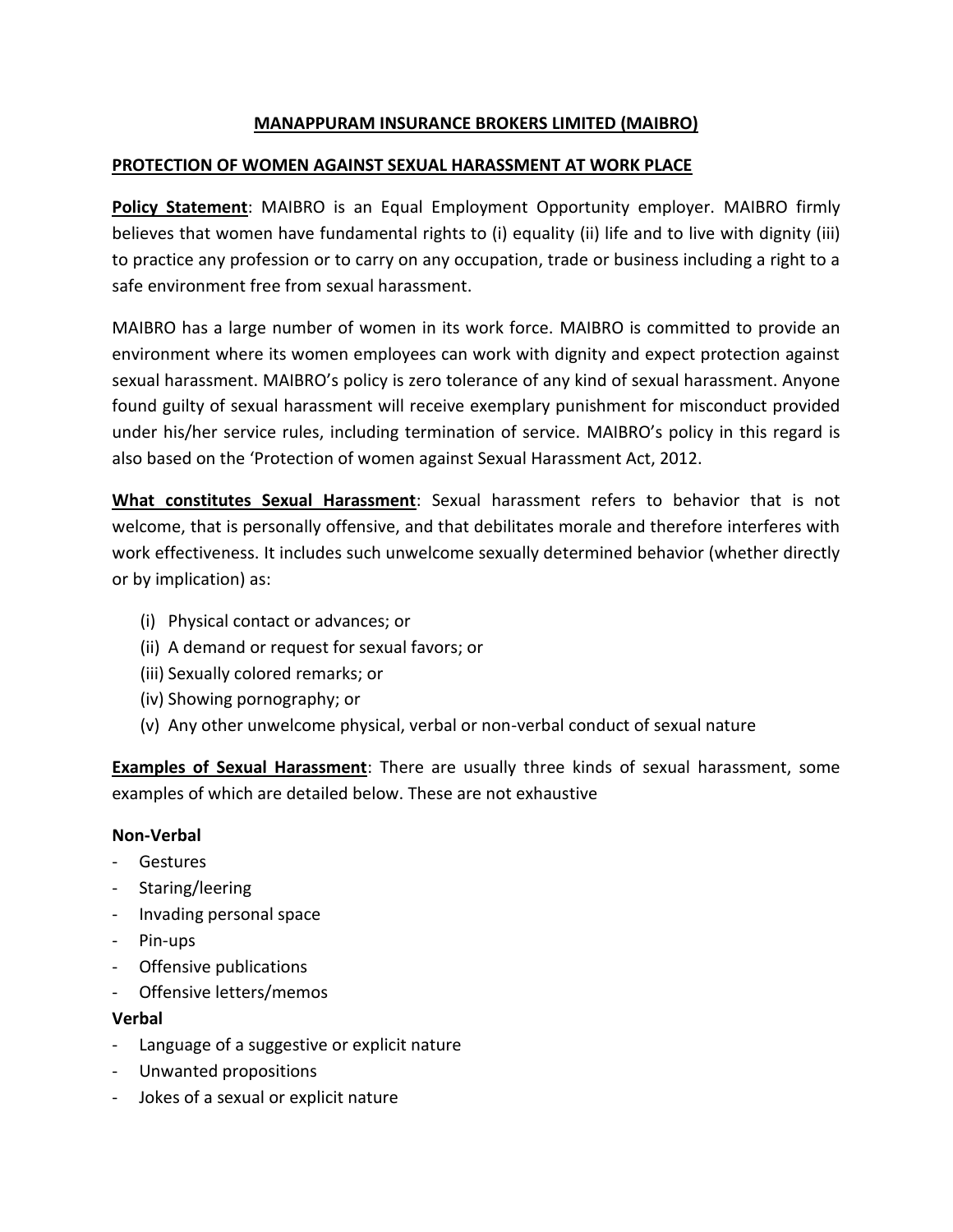- Use of affectionate names
- Questions or comments of a personal nature

#### **Physical**

- Deliberate body contact
- Indecent exposure
- Groping/fondling/kissing
- Coerced sexual contact

**Who is an aggrieved woman**: "aggrieved woman" in relation to the work place means a woman of any age, who alleges to have been subjected to any act of sexual harassment by the respondent and includes any woman whether employed or not.

**Who is an Employee**: For the purpose of this policy and Act, 'employee' means a person employed at a work place for any work on regular, temporary, ad hoc or daily wage basis, either directly or through an agent, including a contractor with or without the knowledge of the principal employer, whether for remuneration or not, or working on voluntary basis or otherwise, whether the terms of employment are express or implied, and includes a co-worker, contract worker, probationer, trainee, apprentice or called by any other such name, but does not include a domestic worker working at home.

**Constitution of an Internal Complaints Committee**: In Compliance with the Act and in implementation of this policy, an Internal Complaints Committee (ICC) is constituted with immediate effect. The undernoted employees/person(s) have been nominated by the Chairman & CEO as members of the Committee.

#### **ICC-Internal Compliance Committee**

| <b>Presiding Officer</b> | : Km. Anjurose Paulson (Company Secretary & Compliance Officer) |
|--------------------------|-----------------------------------------------------------------|
| Secretary                | : Mrs. Malini P.K. (Jr. Officer, Accounts)                      |
| Member                   | : Ms. Shwetha Rajeev (Jr. Assistant, Renewals)                  |
| Independent Member       | : Smt. Sheeba Ameer (Social Worker)                             |

Email id :icc@maibro.in

The duties and responsibilities of the Presiding Officer and members, their tenure, remuneration, powers etc. are detailed in Annexure – 1.

#### **How to make a complaint:**

Any aggrieved woman may make a complaint in writing to the Internal Complaints Committee. If the woman is unable to make the complaint in writing the Presiding Officer or any member of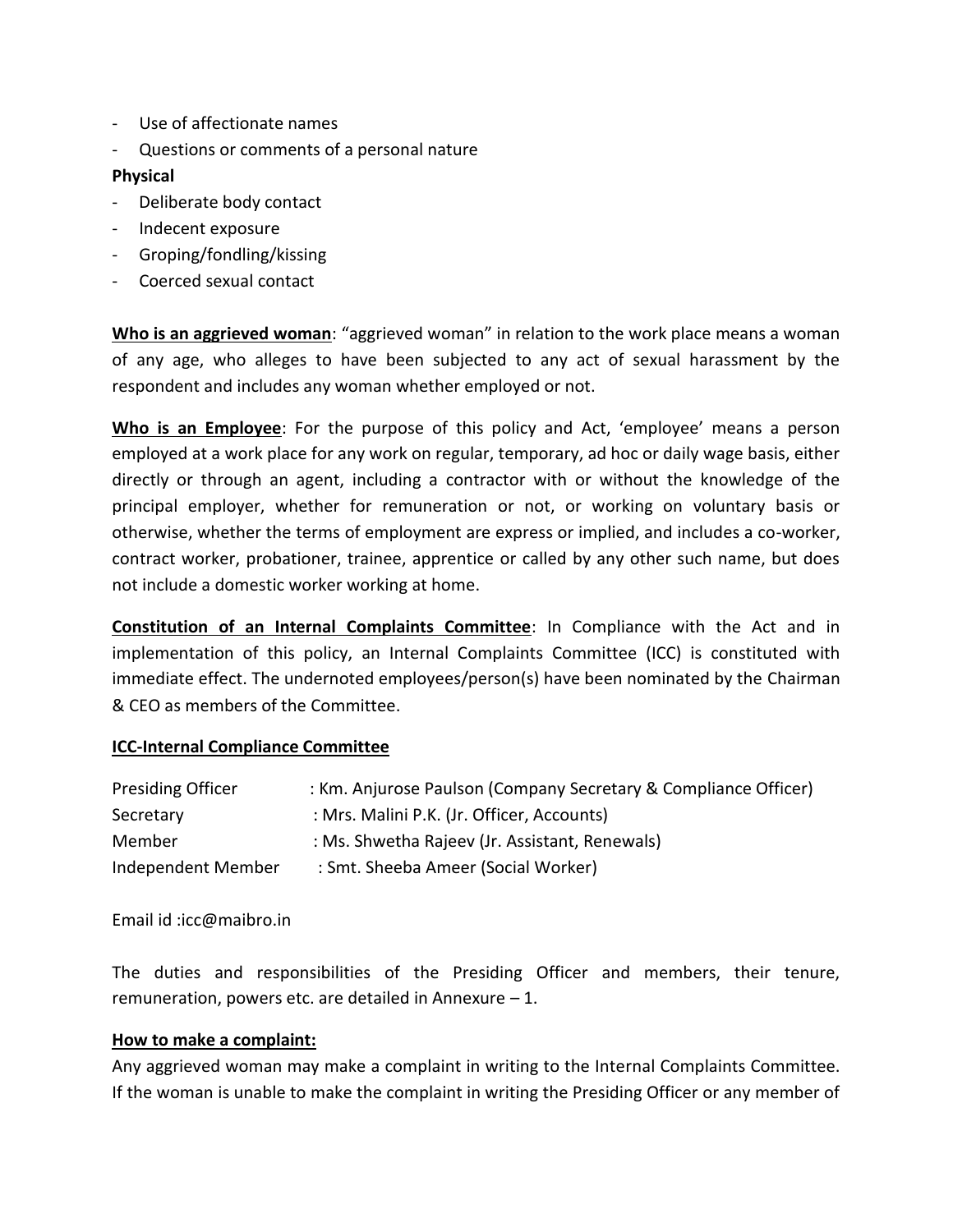the ICC can assist her in making the complaint. If she is not able to make the complaint on account of her physical or mental incapacity or death or otherwise, her legal heirs can make the complaint.

## **Complaint redressal procedure:**

### **a. Conciliation Proceedings.**

- i. ICC before initiating any inquiry may at the request of the aggrieved woman take steps to settle the matter between her and the respondent through conciliation
- ii. If a settlement has been arrived at, ICC shall record the settlement so arrived and forward the same to the MAIBRO management for taking action as specified in the recommendations.
- iii. ICC shall make available copies of the recorded settlement to the aggrieved woman and the respondent
- iv. Where a settlement has been arrived at as above, ICC shall not conduct any further inquiry.

# **b. Inquiry Proceedings**

- i. If no settlement takes place under a conciliation proceedings or if the aggrieved woman informs the ICC that any terms or conditions arrived at as per the settlement has not been complied with by the respondent, ICC shall proceed to make an inquiry into the complaint.
- ii. For the purpose of making inquiry, ICC shall have the powers vested in a civil Court under the Code of Civil Procedure 1908 in respect of (a) summoning and enforcing the attendance of a person and examining him/her under oath (b) discovery and production of documents (c) other matters which may be prescribed through Central Government Notification.
- iii. During the pendency of an inquiry, on the written request made by the aggrieved woman ICC may recommend to the employer to (a) transfer the aggrieved woman or the respondent to any other work place (b) grant leave to the aggrieved woman (c) grant such other relief as may be prescribed. If the case is proved, the leave granted under this section will be in addition to the leave she would be entitled to otherwise. MAIBRO management will implement the recommendations made by the ICC and forward an implementation report to the ICC.
- iv. The inquiry proceedings, which may be conducted on the lines of the Domestic inquiry procedure being followed in the Company, should be completed within a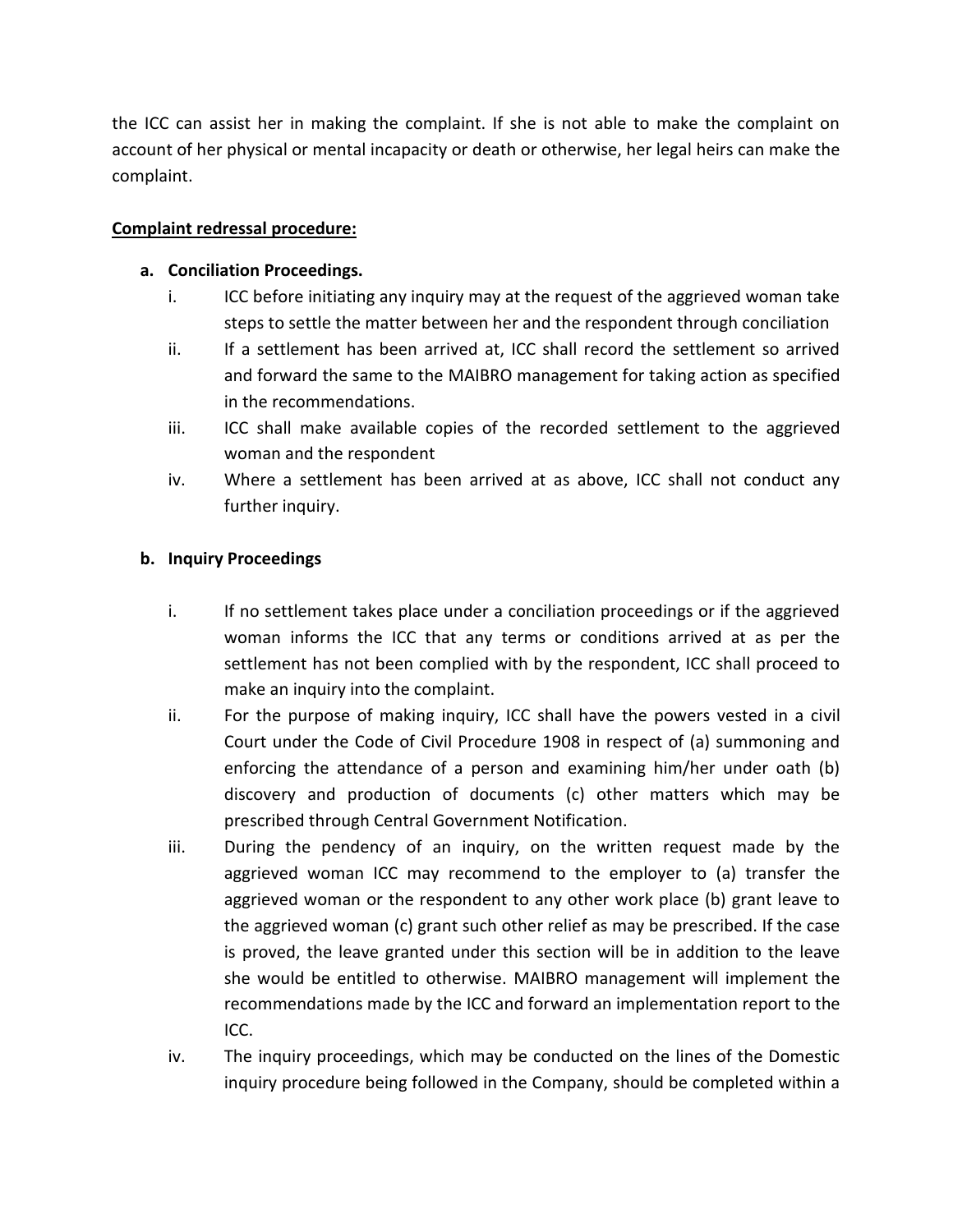maximum period of ninety days from the date of commencement of the inquiry. Reasons for any delay should be recorded in writing.

- v. On completion of the inquiry ICC shall provide a report of its findings to the Management and copies to the concerned parties. If the ICC concludes after the inquiry that the allegations against the respondent have not been proved then it shall recommend to the MAIBRO Management that no action need to be taken in the matter.
- vi. If ICC concludes after the inquiry that the allegations against the respondent have been proved, it shall recommend to the Management to (a) take action for sexual harassment as a misconduct against the respondent as per service rules (b) to deduct from the salary or wages payable to the respondent, notwithstanding anything contained in his service rules, such sum of compensation to be paid to the aggrieved woman or her legal heirs or (c) if the MAIBRO Management is unable to make such deduction due to the respondent being absent from duty or cessation of service, it shall direct the respondent to pay such compensation as decided by the Committee to the aggrieved woman.
- vii. ICC while determining the compensation to be paid to the aggrieved woman shall take into account (a) the mental trauma, pain, suffering and emotional distress caused to the aggrieved woman (b) the loss in career opportunity due to the incident (c) medical expenses incurred by the victim for physical or psychiatric treatment (d) the income and financial status of the respondent and the feasibility of such payment in lump sum or in installments.
- viii. MAIBRO Management shall act on such directions within sixty days of its receipt.
- ix. If the ICC arrives at a conclusion that the allegation against the respondent is false or malicious or forged or misleading document has been produced, the ICC may recommend to the Management to take action against the complainant as per the service rules. Mere inability to substantiate a complaint or provide adequate proof need not attract action. Malicious intent or falsehood on the part of the complainant should be established through an inquiry before action is recommended.
- x. If the ICC arrives at a conclusion that during the inquiry any witness has given false evidence or produced any forged or misleading document, it may recommend to the MAIBRO Management/employer of the witness to take action as per his/her service rules.

**Secrecy & Penalty for Violation**: The (i) contents of the complaint of the aggrieved woman (ii) the identity and address of the aggrieved woman, respondent and witnesses (iii) any information relating to conciliation and inquiry proceedings (iv) recommendations of ICC and (v)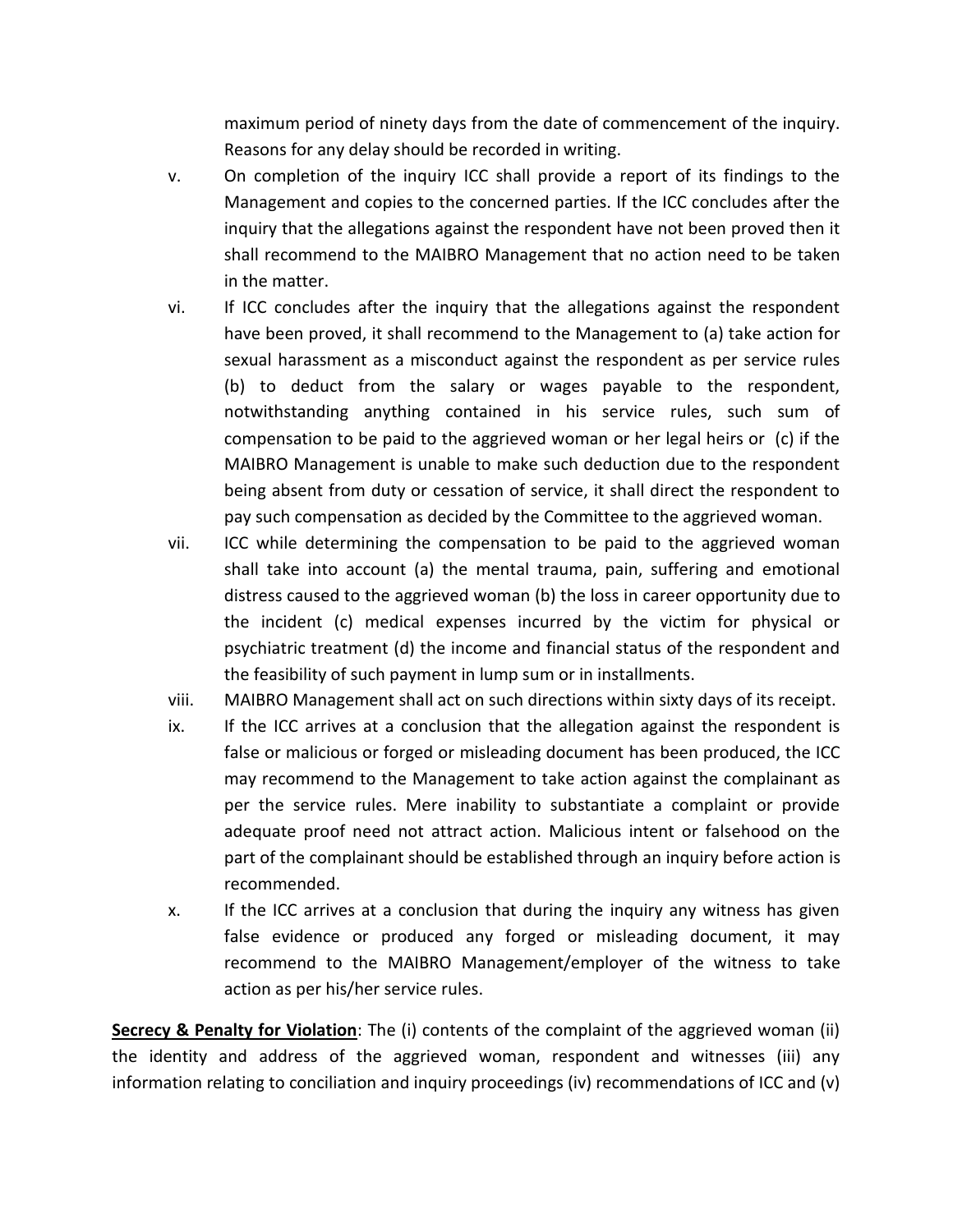action taken by the employer should NOT be communicated or made known to the public, press and media in any manner. This prohibition will override any provisions of the RTI Act.

Information about the justice secured to any victim of sexual harassment can however be given without disclosing the name, address, identity or any other particulars which may lead to identification of the aggrieved woman. If anyone entrusted with the duty to handle or deal with the complaint, inquiry or any recommendation or action to be taken contravenes the provisions of secrecy, he/she will be liable for action as per his/her service rules

**Penalty for Non-Compliance**: If anyone entrusted with the duty to handle or deal with the complaint, inquiry or any recommendations or action to be taken contravenes the provisions of this policy will be liable for action under his/her service rules or if no service rules exists as prescribed in the Act.

**Appeal Procedure**: (1) Any person aggrieved from the recommendations of Internal Compliance Committee or non-implementation of such recommendations may prefer an appeal to the court or tribunal in accordance with the provisions of the service rules applicable to the said person or where no such service rules exist then, without prejudice to provisions contained in any other law for the time being in force, the person aggrieved may prefer an appeal in such manner as provided for under the Act.

(2) The appeal shall be preferred within a period of thirty days of the recommendations.

**Management's Assistance**: MAIBRO management will take all steps (a) to provide a safe working environment at its work place which shall include safety from the persons coming into contact at the workplace (b) display conspicuously the order constituting the ICC, the names and addresses of its members, contact numbers and email addresses. A session on this policy will be included in all the training programmes at all its training centres to sensitize the employees regarding provisions of this policy and the Act. MAIBRO management shall make available to the ICC all facilities for dealing with the complaint, conduction inquiry, securing the attendance of respondent and witnesses and will make available such information the ICC may require having regard to the nature of the complaint.

**Criminal Proceedings**: Only non-cognizable offenses will be dealt with as per this procedure as stipulated in the Act. MAIBRO management shall provide assistance to the aggrieved woman, if she so chooses, to file a complaint in relation to the offence under the Indian Penal Code or any other law in force for the time being.

It shall initiate legal action under the appropriate law(s) against the perpetrator after conclusion of the inquiry or where the perpetrator is not an employee at the work place where the incident took place, without waiting for the enquiry.